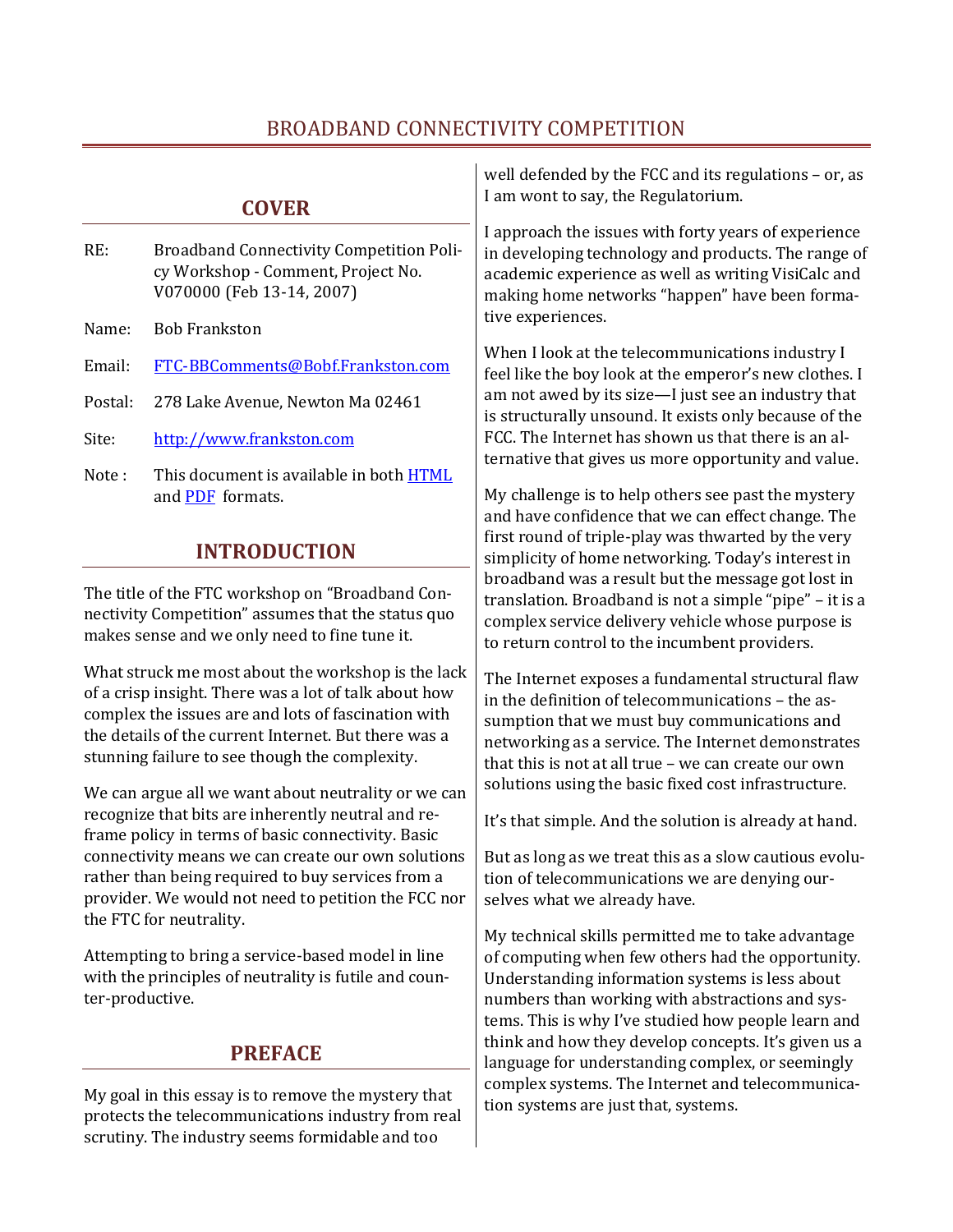While I don't expect a web audience to read more than one or two pages, I hope that those who want to understand the issues will be willing to read a few more pages even if there is some redundancy as I go through the issues quickly and again from a slightly different angle and then in more detail. I've learned that it helps to look at issues from multiple perspectives, especially for a disparate audience.

My challenge is illustrated by the problem of explaining why the particulars of something as arcane as the IP address have a direct bearing on the governance issues for the Internet. The reason is simple – the IP address was meant to identify a computer system but, in practice it is tied to where the machine is attached rather than the system itself. This means that we don't have a stable identifier and thus we created the Domain Name System. But because we used identifiers with semantics they became too valuable and had to be reused and thus they are not stable either. As the net grew the routing issues became too complex so the IP address described a path not just a place. ICANN was created to assign these names and numbers as the problem became more complex. If the IP address was stable and routing was simpler we wouldn't need the same kind of governance.

See, it's simple. Or at least it's simple if you've spent forty years studying the topic. Perhaps I can't explain all the concepts in a few pages but at very least I want to broaden the readers' perspective.

For those who want shorter documents you can look a[t http://www.frankston.com/?name=OurCFR](http://www.frankston.com/?name=OurCFR) and<http://www.frankston.com/?name=Perspective> and other documents at my web site. You read more of my background at [http://www.frankston.com.](http://www.frankston.com/)

This is being posted on the Internet – the version of the document submitted to the FTC is a version of my thoughts and explanations. I do not need to wait for a publication cycle to post new comments at [http://www.frankston.com/public.](http://www.frankston.com/public)

# **TELECOM VS THE INTERNET**

The very existence of a Federal Communications Commission is recognition that the telecommunications industry would not survive in the marketplace on its own. The Internet has demonstrated that there is a viable alternative with the incentives aligned – an effective marketplace**.**

The Internet is not just another television channel that runs on Broadband pipes. It forces us to question the concept of telecommunications as a set of services.

The problem is that we are forced to choose among preselected services with the transport owned by privileged service providers who are most threatened by the abundance of the Internet.

There would be no problem to solve if we allowed the marketplace to take advantage of existing opportunities. The marketplace is really us creating our own solutions. The Internet is simply a demonstration of how well we are able to composite our individual efforts with the help of today's digital technologies.

## **OVERVIEW**

The concern over broadband competition and network neutrality stems from a sense that something is wrong or may go wrong.

When we look around the world we see other countries offering 100 megabit and even gigabit broadband connections. It's easy to compare speeds but much more difficult to understand how the connectivity is being used. We're confusing the Internet with television. The focus on speed demonstrates a fundamental misunderstanding of the very nature of the Internets – it's as if we were talking about television and not the Internet.

By focusing on speed we fail to address needs that are vital to life. Medical monitoring is one example. The focus on speed leaves us disconnected and adrift everywhere else. If instead we focus on taking advantage of the basic connectivity – even at a very slow speed, we will create value. Once we understand the basic concepts of connectivity it will be utterly and completely trivial to get speed.

I know this from firsthand experience – our home networks run at a gigabit per second with no service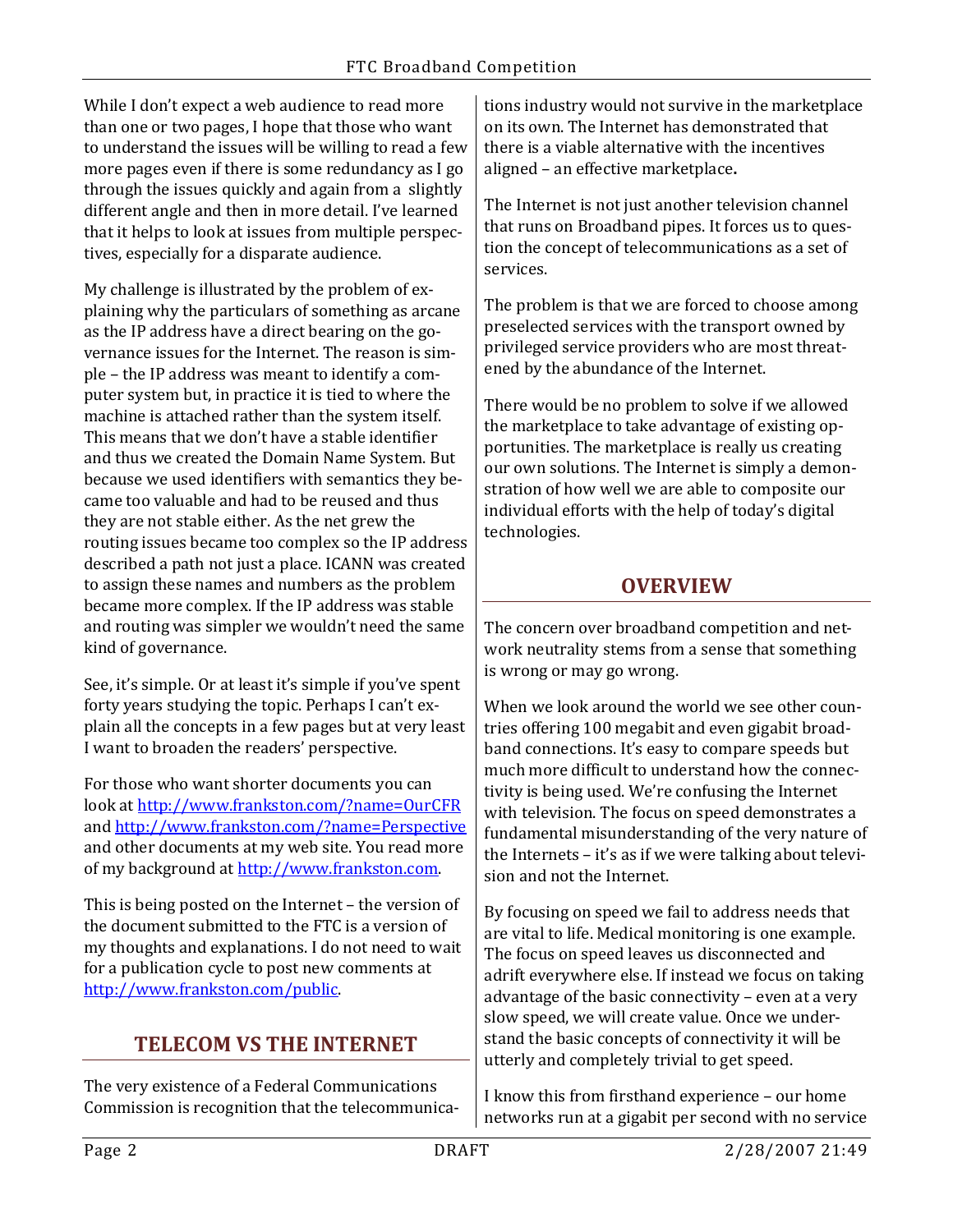fee but only because we didn't make speed a requirement as I explain below. We were free to use very inexpensive technology and providers were forced to improve the technology while keeping the cost down in order to sell new products.

The reason we are concerned about network neutrality is that we cannot do the networking ourselves. The transport is owned by service providers and we must buy networking as service with an ongoing fee.

There is no fundamental difference between the physical network in our home and the physical networks outside our home. We have to buy the service because we are not given a choice of doing it ourselves. Why pay \$50/month for services that are often a thousand times slower than the networks within our homes?

Networking is something we do – why must we pay others do it for us?

In the service model the infrastructure is deployed by a small number of service providers to meet their needs. We call them carriers but they are really providing services such as telephony and networking. They built the transport in order to support their services. This worked as long as they were selling high value and high priced services such as telephony and cable TV. They can't charge a premium for mere bits and thus the more we do the networking ourselves using the Internet the less revenue there is.

This is a fundamental dynamic. The cellular industry's "IP Inter-working" plan acknowledges that abundant capacity is a serious threat and they are explicit about forcing users to buy services instead of creating their own solution. IMS is the land line equivalent of the cellular's 3G technology.

Neither is necessary – our experience in using the Internet leaves no doubt that we can do far better without the "help" of such services. Not only can we do better but the technologies are evolving hundreds of times faster than the legacy 3G and IMS technologies. It's the same dynamic that doomed X.400 against SMTP.

It is also important to recognize that current Internet is only a hint of what is possible. It was a first attempt to interconnect our local networks and was intended to be a prototype. We can now do networking from the edge ourselves – there is no need to pay for networking as a service. Without a central source of networking the technology can improve very rapidly.

The Internet has become so important because of what I call the *opportunity dynamic*. At first there was little capacity and all you could do was send email and exchange files. These few applications were enough to create a demand for a few more of those inexpensive bits (AKA capacity). I call it the opportunity dynamic because there are no "solution providers". Instead the users had to find out what is possible – they took advantage of existing opportunity.

The Web gave normal people a reason to use the Internet and the demand grew rapidly. In effect, the demand created supply because it could use any resources available. Yet the price could not rise because there was no mechanism for identifying high quality bits (or paths) from the rest.

Businesses, like Genuity, tried but failed to realize the benefits of the value they added. Yet if we cannot raise the price of bits above the cost the telecommunications industry cannot fund its investment in infrastructure.

Non-neutrality is the ability to price some bits more than others but as we see this is impossible unless we assure scarcity and prevent users from creating their own solutions.

No wonder neutrality is such a divisive issue. But ultimately the effort is futile – there is no way to prevent users from redefining the problems they are solving to take advantage of opportunities. The Internet is not about any particular technology. It is not a service.

It is about nothing more than our ability to create our own solutions by taking advantage of opportunities. This is the end-to-end argument.

The only stable solution is to recognize that the physical transport is an entity in itself – in fact, it is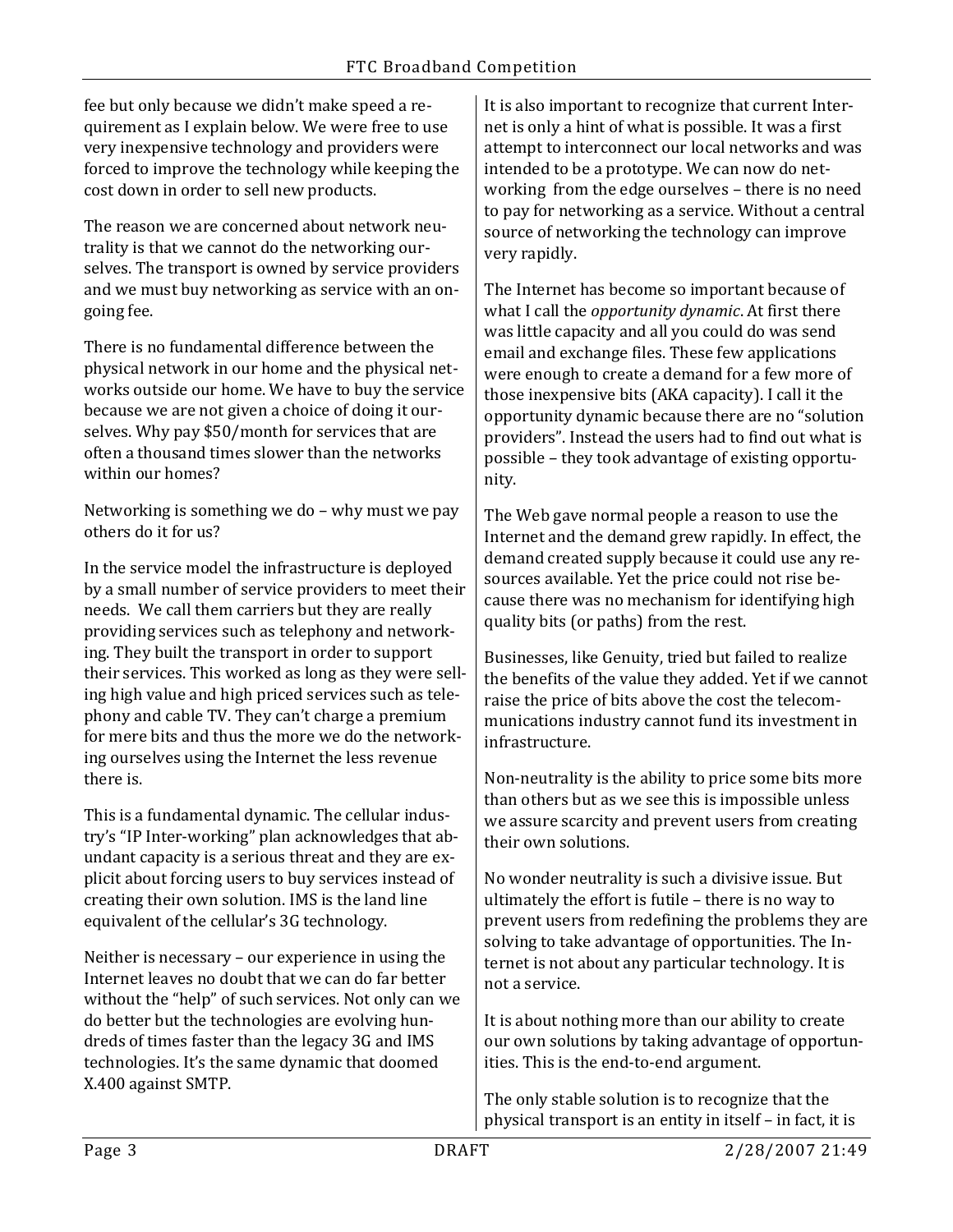just copper, fiber and radios (CFR) that we "light up" to do our own networking locally. We then interconnect the systems. It is somewhat like roads but without the physical encumbrances and with vastly more capacity. You cannot value a bit out of context and cannot price a bit above cost because there is a vast sea of bits and no natural chokepoint.

This is very good news because we've already paid for abundant capacity – but that capacity is kept off the market because the funding model requires scarcity in order to maintain a price floor. The telecom industry publicly acknowledges that they are threatened by abundance and therefore must limit customer access to the basic transport.

The solution is obvious – make the CFR available as a basic resource under local control like the roads. We have ownership at various scales from our homes, to our cities and beyond.

The real question is why we are so reluctant to face this simple and stark reality. Partially it is a failure to understand why the Internet works thus. We presume we need a company that provides "Internet" just like we need a company that provides "phone". But neither is true.

The other reason is that the change seems to be too drastic but if the alternatives are not viable then we must face up to the consequences of such a constraint. The ATT divesture gave us a small taste of such a realignment. We can also look to the Savings and Loan crisis when a trillion dollars was allocated to correct an industry that had become terminally dysfunctional.

Congress had to face up to S&L crises because it was happening and we could see the money being lost. The problem of the Internet being stymied by the telecommunications industry is not as obvious because we are inured to the problems and accept this as necessary and we fail to see the lost opportunities.

The concerns about Broadband Competition and Network Neutrality demonstrate a vague sense that something is wrong. But as anyone who has succeeded in business knows you can't simply implement customers' inarticulate requests. You have to look ahead and provide what they will actually buy.

They might have wanted faster horses but they bought automobiles.

The CB fad is very similar to the cry for more broadband – shortly after the number of CB channels was increased cellular phones were introduced, if not universally available, and demand for increased CB capacity vanished.

A better "Internet" is not broadband – it is pervasive connectivity. It doesn't matter if it isn't very fast at first as long as it is available everywhere with or without a wire. As we've seen the capacity will increase very quickly because we already have the technology in place – but we're locking it up within the broadband pipes.

The FCC exists to assure the viability of an industry that can't survive on its own. In 1934 there seemed to be no alternative but today there is no excuse.

The more you use the Internet to create your own solutions the less service revenue there is. If we simply did away with the FCC the marketplace would be more like today's home networks. If we could use the basic fixed assets (CFR) to fashion our own solutions we would quickly have multi-gigabit connectivity at little more than the cost of a few strands of glass. Or we can continue to maintain a chimera that locks away this infrastructure behind the services model with a few privileged service providers limiting our future.

# **MY OWN EXPERIENCE**

When I was at Microsoft I initiated and stewarded the home networking effort thus creating the demand for broadband. I built upon my experience implementing connected computing systems since 1966 and those of my friends and colleagues who played key roles in making the Internet what it is. As an observer, as well as a participant in the growth of personal computing, I've tried to understand the processes that have given us the kind of hypergrowth we associated with Gordon Moore's law.

We tend to associate Moore's law with physics but it's really about marketplaces. It's a testament to the importance of antitrust principles in assuring we all have opportunity to choose our own solutions. In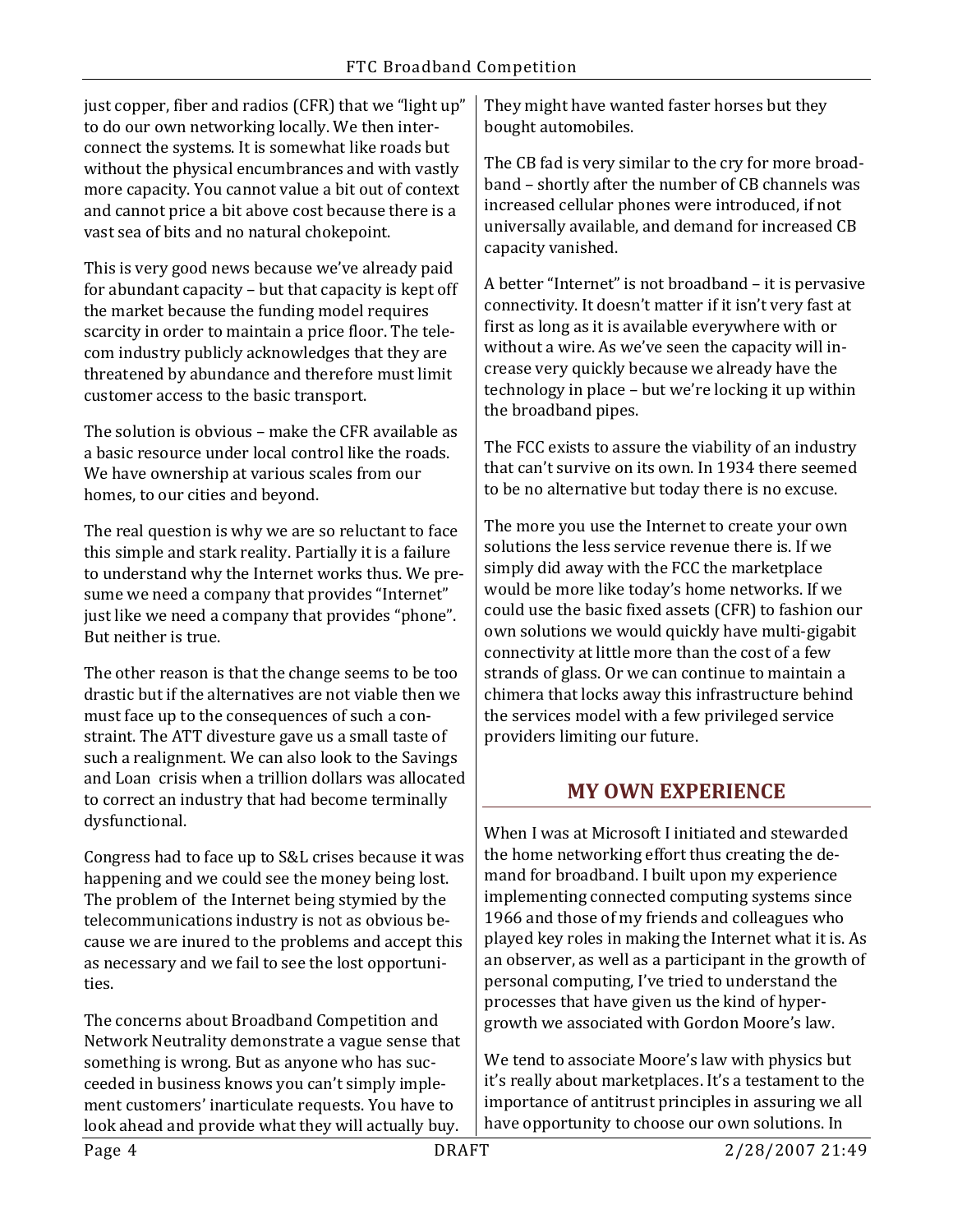the case of Moore's law it was the separation of the hardware and software marketplaces that gave Intel a chance to provide generic solutions, including one that happened to be the personal computer—even though Intel itself thought it was providing chips for minicomputers. Fortunately Intel didn't force users to use the chips as intended. It made its money based on the sales of chips and not by getting a percentage of the value created by those using the chips.

The Internet is defined by the **End-to-End** principle which decouples the physical transport from the solutions created by those using the transport. I purposely say physical transport since the term "facilities" tends to be associated with particular services and that over constrains the solution. To understand the difference it's useful to compare the gigabit networks in our homes with the networks outside our homes. The facilities we use to connect with the rest of the world are only available as a subscription service at far lower speeds and at monthly prices far higher than the one-time cost of the networking equipment we use in our homes. Yet the wires between our homes are fixed assets just like those within our homes!

When I first started the home networking effort today's broadband providers wanted to provide networking as a service with ISDN and then ADSL being the transport. I explicitly chose to avoid this model and make home network very simple and inexpensive. Simplicity is a prerequisite for transparency in the marketplace. The home network is simply too simple to force people into buying networking as a service. They can choose to pay for assistance but they don't have to – at least not until the broadband providers regain control. But I am getting ahead of myself.

The most important lesson I've learned as an implementer and observer and academician is that complexity represents our failure to find the essential simplicity. A complex system can't work if the elements are too interdependent – and if they aren't then we can find simple decompositions. This is what Copernicus did – he didn't disprove Ptolemy. He found the simplicity by shifting the reference point.

It's difficult to communicate when we use the same word but mean different things. Central to the issue is the word "broadband". To many it simply means "Fat Pipe". But in practice it is a delivery system that is defined in terms of traditional service models. The Internet itself is treated as a service called "Internet". We should avoid using the term "broadband" if we want clarity but it is too embedded to ignore.

The services are only available in billable paths. Thus the Internet cannot be used as infrastructure in its own right and there cannot be wireless availability with a myriad of billing arrangements.

# **WHAT PROBLEM ARE WE TRYING TO SOLVE?**

#### BROADBAND VS NEUTRALITY

The implicit assumption is that the Internet is very important for the economy and society as a whole and we should do what we can to assure that we continue to get this benefit. The Internet represents a level playing field which has given us all the chance to create our own solutions and we have. If the carriers play favorites they would be in a position to tilt the playing field and return us to the days when they are in the position to pick favorites and create price hurdles that prevented the creation of new solutions.

The idea that the network itself should be neutral and not discriminate in favor of what is most profitable to the carriers is a laudable goal and, in a sense, the essence of the Internet's defining principle – the [End-to-End](http://www.reed.com/papers/EndToEnd.html) argument. But we have to be careful about interpreting it. At very least we need to recognize that End-to-End is not "Womb-to-Tomb" and carrier jargon like End-to-End QoS (Quality of Service) shows a failure to understand the fundamental nature of the Internet. This misunderstanding is endemic to the service-based specifications of the broadband networks. These are smart networks in David Isenberg's **terminology**. Very simply, a stupid network is neutral and a smart network is built to favor particular kinds of traffic. The industry's own documents (such as Fig 14 in thi[s review](http://networks.cs.ucdavis.edu/publications/2005_amitabha_2005-11-19_05_24_32.pdf.) of passive optical technologies for broadband networks) are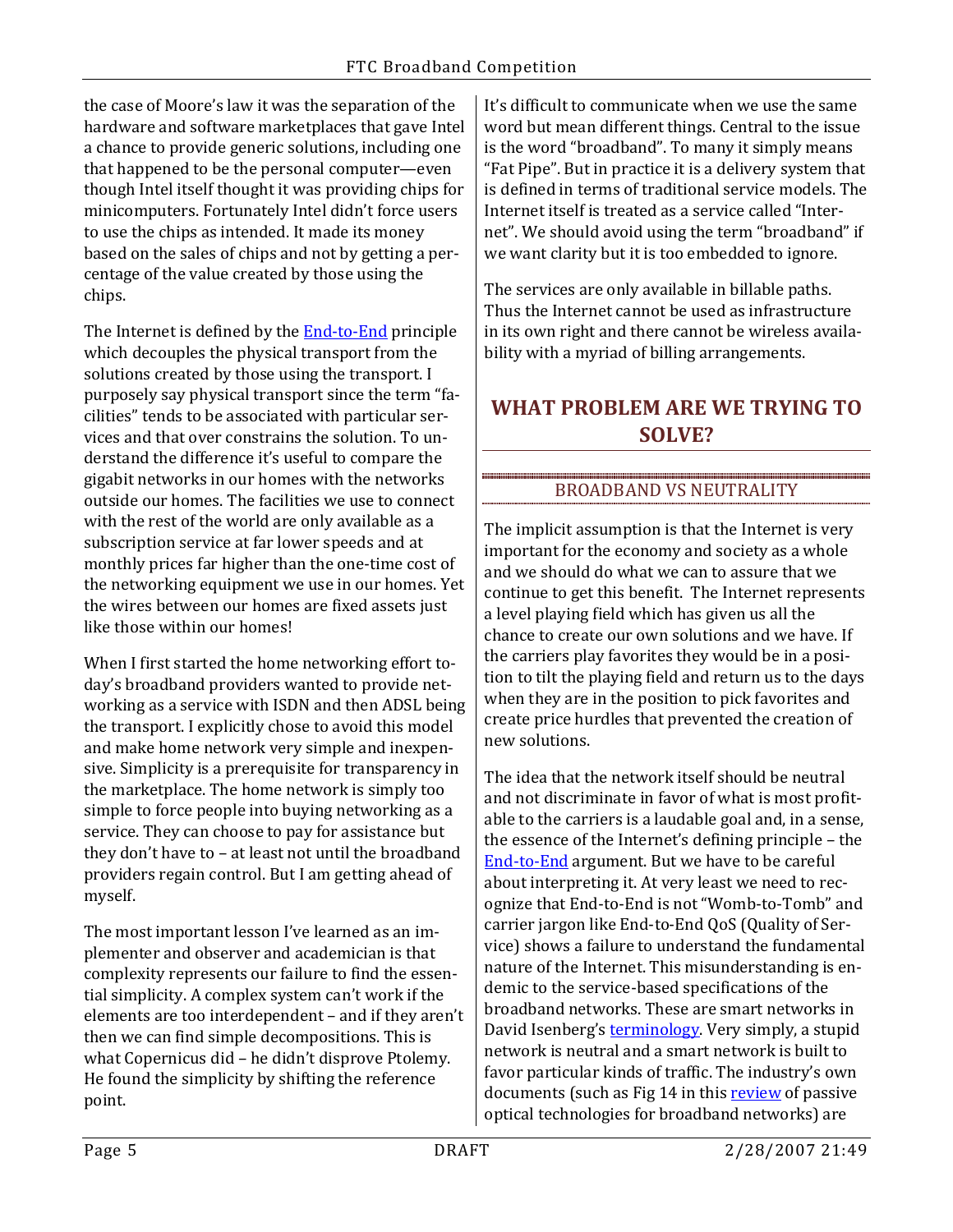explicit in citing improved revenue for the service providers as an explicit goal.

We seem to be bounding the problem by wanting more broadband and more neutrality even as they are opposing goals.

To resolve this we need to understand the fundamental nature of the Internet itself. At the workshop (Feb 13th, 2007) the first panel gave a talk on how data is routed over the Internet. These technical details only hint at the reason that the Internet has had such a large impact on society and why it has created so much economic value.

Yet even if we limit ourselves to the technology itself we find ourselves caught up in an inversion. The telecommunications industry is defined in terms of services. In the days of analog signaling it made sense to build a special infrastructure for each service since the signal was inevitably distorted and the solution was particular to each kind of signal. Today the very idea of broadband competition acknowledges that this is no longer true thanks to digital technologies that allow us to regenerate the signal perfectly no matter the distance. There is no longer a distinction between wired and wireless bits.

Again, I rely on personal experience. In the mid 1990's we had the first attempt at triple plays in which a carrier would provide a package of services. It was even more ambitious than today's approach since other service providers such as the gas and electric utilities were expect to rent capacity from the triple play provider. Sprint ION was a classic example – they would provide a single pipe to the customer's premises. If you wanted a second phone line they would be able to instantly provision you with the additional service. The problem is that once people had home networks all of the services could be delivered over a generic IP transport. As far as the carriers are concerned those services simply do not exist on the network itself – they are defined only outside the network by the users.

In 2003 th[e Vonage](http://www.frankston.com/?name=SATNVoIPis) demonstrated that voice over IP (VoIP) had come of age and "just works". This was done without QoS by necessity since QoS requires having complete control of the path and the ability to set absolute priorities. Today Skype is a better

example as it goes well beyond emulating traditional telephony. Calls within each VoIP community have no cost above the cost of the transport itself. This is just like email. Voice calls to users on the traditional phone network do cost money because they become billable services above the cost of the transport itself. Voice bits are priced at a premium.

We have the same situation with video bits – there is no cost above the cost of the transport for video bits though they may require a higher capacity connection. Video bits that use the traditional cable transports are charged according to the value of the content rather than the bits themselves. If you compare the cost of the video bits to the cost of the voice bits you'll find huge discrepancies. The low cost of the video bits demonstrates that there is indeed abundant capacity in the first mile – the domain of broadband.

Their playing field seems to be almost vertical.

#### THE NATURE OF THE INTERNET ITSELF

In order to understand what is going on we need to understand why the Internet has become such an important part of our technical and social infrastructure. The description that the panelists gave at the workshop is basically correct – you can send a message from any device to any other device by simply placing the destination address in a packet with the data bits and then sending it off.

This seems very much like a traditional network – you put bits in one end and they come out the other.

In fact there is essentially no relationship between traditional telecom and the Internet except that the Internet can tunnel through the traditional telecommunications service paths in the same way we used modems to send data across the voice network. More important is that we can emulate the traditional telecommunications services over IP – that is what we do with VoIP.

## THE ETHERNET TO THE INTERNET

I've been in the fortunate position to observe much of the history first hand. Even as I focused on personal computing, the two communities overlapped. David Reed, an author of the End-to-End paper is a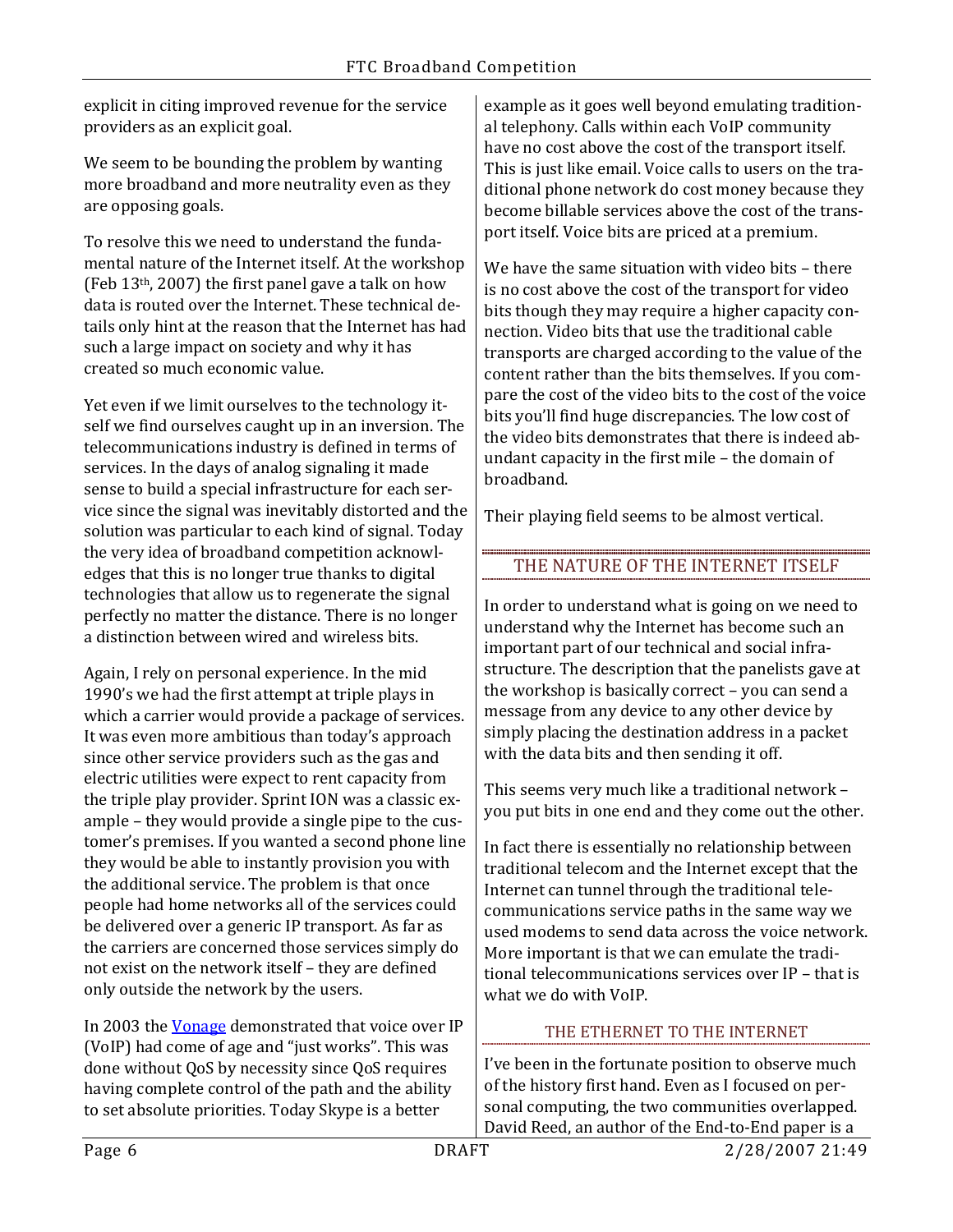friend and was working with me at Software Arts when the End-to-End paper was published. His insights were invaluable when I set out to remove the mystery from networking so that anyone could create their own home networks without relying on a service provider or installer.

Though I didn't realize the significance at the time (May 1973) I happened to be sitting next to Bob Metcalfe when he described his class project – the Ethernet. It built upon packet radio technologies such as Hawaii's Aloha Net. To those of us used to string wires the prospect of using a Coax as a 3mbps transport was exciting. As a programmer the end-toend argument was implicit. Of course it would work. "Proving" that it could work was harder and that's what earned him his doctorate.

The reason for the different interpretations goes to the heart of the difference between the Internet and Telecom.

I didn't have any particular requirements – I just wanted to use a 3mbps network and learn what I could do with it! Even before I had tried it I wanted to run it over the campus cable TV network and soon learned I'd have to have an up channel and a down channel because that's the way broadband worked. Ethernet was base band and used the whole coax but on a cable system I would have to use channels or bands. Too bad I didn't follow through then.

The thesis committee had performance requirements that had to be met. Thinking back that's very strange – so what it if performed poorly? We could tinker and figure out how to improve it. In fact, there were other approaches such as "token ring" which passed a token around instead of sensing the carrier. In the end it didn't matter much – we since exceed the most optimistic performance estimates anyway.

It is this difference between seeing opportunity and setting requirements that is at the heart of the policy issues.

The opportunity dynamic is very simple – if you provide opportunity people will find problems that "already" are solved. This is far more efficient than having to create a special solution for each individu-

al problem. The opportunity dynamic works especially well with digital packet systems. Because we can't depend on the particular path or transport we are able to take advantage of any transport available. At each point there is enough value to create a market for more capacity and that capacity enables new applications – it's the very powerful virtuous cycle we call Moore's law.

If we provide opportunity rather than just narrow solutions demand can create supply! There is no hidden hand of the marketplace – we can drill down and see how it works.

The process works especially well with digital systems because we can preserve the fine distinctions between viable approaches and those that fail. Because we aren't dependent upon every element operating just right we have a resilient solution and can solve our own problems. Because we are creating solutions in software we can easily share them.

The success of the Ethernet itself rather than any abstract theory set the stage for the Internet. In trying to do the next version of the Arpanet the designers found that there were already many different approaches to networking on the various local networks. The best one could do was carry packets without assuming any context. Without the ability to control the local networks at either end the best they could do was best efforts delivery.

It turned out that this constraint was liberating. It forced a discipline that freed the users from dependency on the particular services and thus the transport providers lost the ability to charge for the value of their services. The transport providers didn't even have the ability to maintain the relationships in the form of a circuit.

## LOSING CONTROL

Without this control, as we've seen, transport is no longer a viable business in its own right. Too bad so many people are trying so hard to maintain the fiction that there is such a business and then trying to compensate for the distortions by reintroducing neutrality. It's as if we confused the Maraschino Cherry with the real thing.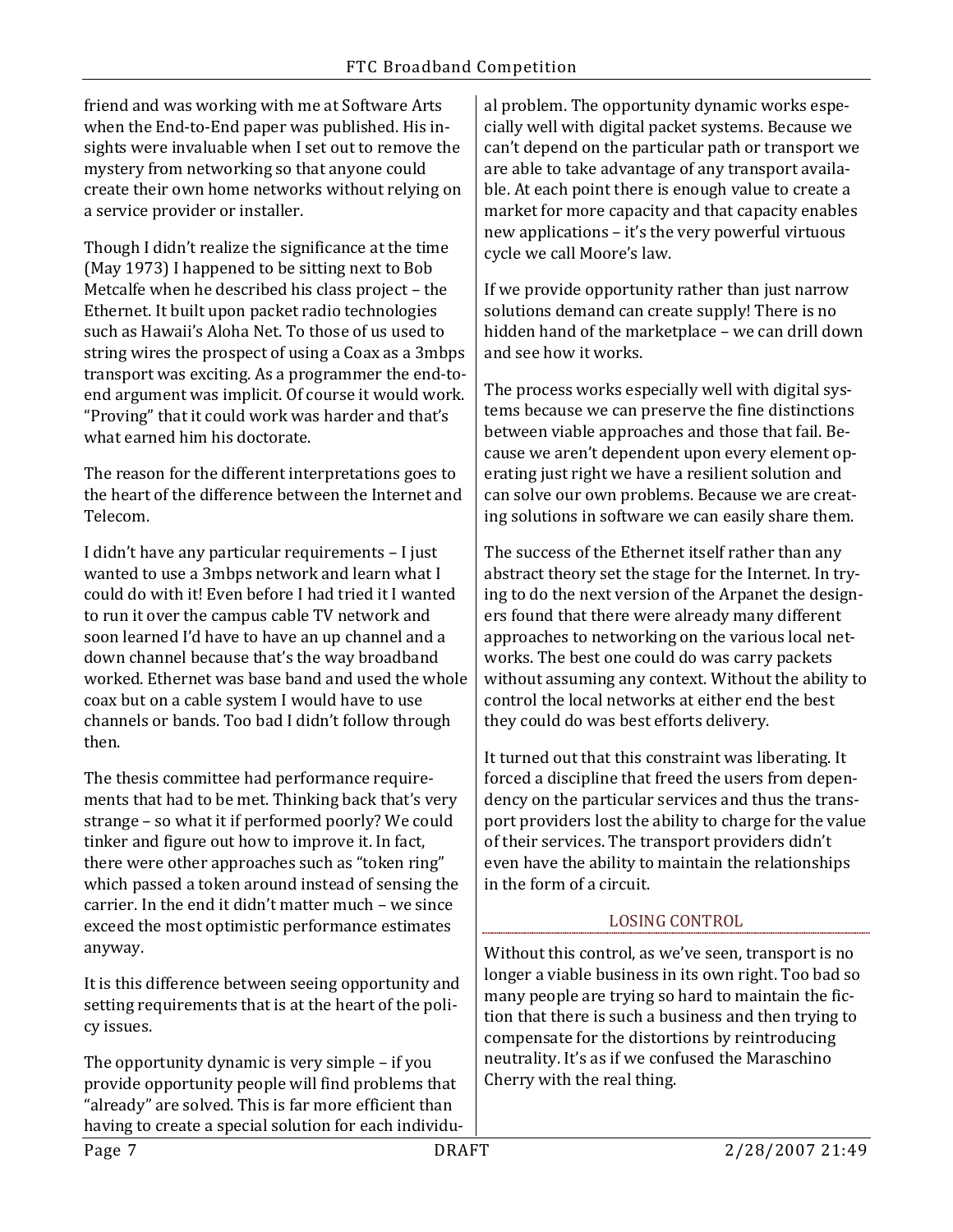It's important to understand that the [IETF](http://www.ietf.org/) – The Internet Engineering Task Force – operates as a community rather than as a governing body that can enforce conformance. The IETF approach works very well because only those solutions that work are adopted by the community and there is a strong incentive to join those communities. Yet some ideas – like multicasting and ratings for web pages – haven't caught on because the marketplace has not found them to be as useful as the designers thought.

This is in sharp contrast with **[ICANN](http://www.icann.org/)** which operates with the force of law and needn't worry about whether its approach makes sense. Thus we are stuck with a Domain Name System that is anticapitalist because we can only lease the names and cannot own them. Because of this the web will unravel over time as the leases expire and the names are reused. ICANN is the face of governance and the Internet has to survive such favors. No wonder the root server operators resist ICANN's attempt to take control of their world.

The Internet is a marketplace that allows anyone to define new services. Many of us have taken advantage of the opportunity. The web is just one example and in the tradition of the Internet it is also very simple. We see this simplicity in the mail protocol – [SMTP.](http://www.frankston.com/?name=SATNSMTP) The http: and mailto: are actually descriptions of what protocols to use and it is easily extended.

In fact the whole Internet is pretty trivial because only simple systems scale and a simple system allows everyone to participate without having to go through a long process of proving themselves to the old guard. This is what gives the Internet its vitality. Complexity is a barrier to entry and simplicity, with the ability to survive mistakes allows experimentation and discovery. The Web was created by one guy in a basement trying out an idea. One of millions – and it is only a hint of what is to come.

Experiments don't always turn out well but that's OK if we're tolerant and can deal with others' mistakes. We're taught to be careful lest we harm others and regulators seek to preempt harm. But we can't anticipate all eventualities. By putting the emphasis on resilience we get the benefits of discovery. By learning how to survive mistakes we also gain a

degree of immunity to malevolence as well. This is the lesson of the body's immune system–bubble babies do not fair well in real world.

Efforts to put more protection into the network are ultimately futile because of the ambiguities and doing so means that attacks that get through are far more successful. We do need to find a balance - many older systems were designed for benign environments and do need some protection while they adapt.

Yet the current telecommunications industry goes too far in claiming that it can tell "good" from "evil" and can sell this ability as a service. They also use it as one more reason that all traffic must converge on their servers (IMS).

The complex protocols of traditional telecommunications are a breath of dank air by contrast with the transparency and simplicity of the Internet. The incumbents are forced to adopt Internet protocols such as SIP and messaging protocols because their traditional protocols are simply not competitive. But by turning evolving protocols into rigid specifications all that remains is a desiccated husk. We see this with MMS—you can't MMS between carriers and even within a carrier you must have just the right devices and versions. It's just email but sufficiently different to require every element of the system be adjusted so one can bill for sending pictures.

You can also see this in the router Verizon provides for FiOSTV. When I was doing home networking the details of the router were under specified so we could experiment and innovate. The evolution continues – new routers may support IPV6. But in order to get FiOSTV I must use Verizon's router. I cannot take advantage of new technology until Verizon does. There is no reason for this – in fact they have a simpler bridge – the Motorola NIM100 but they refuse to release any documentation on it and they even claim it is not available. These problems are endemic to broadband. Verizon is now installing RG-6 they control rather than using my existing Ethernet wires. This is reminiscent of the old days when they owned my phone wires.

It seems profligate to run new RG-6 cable rather than using my existing network. RG-6 is the thick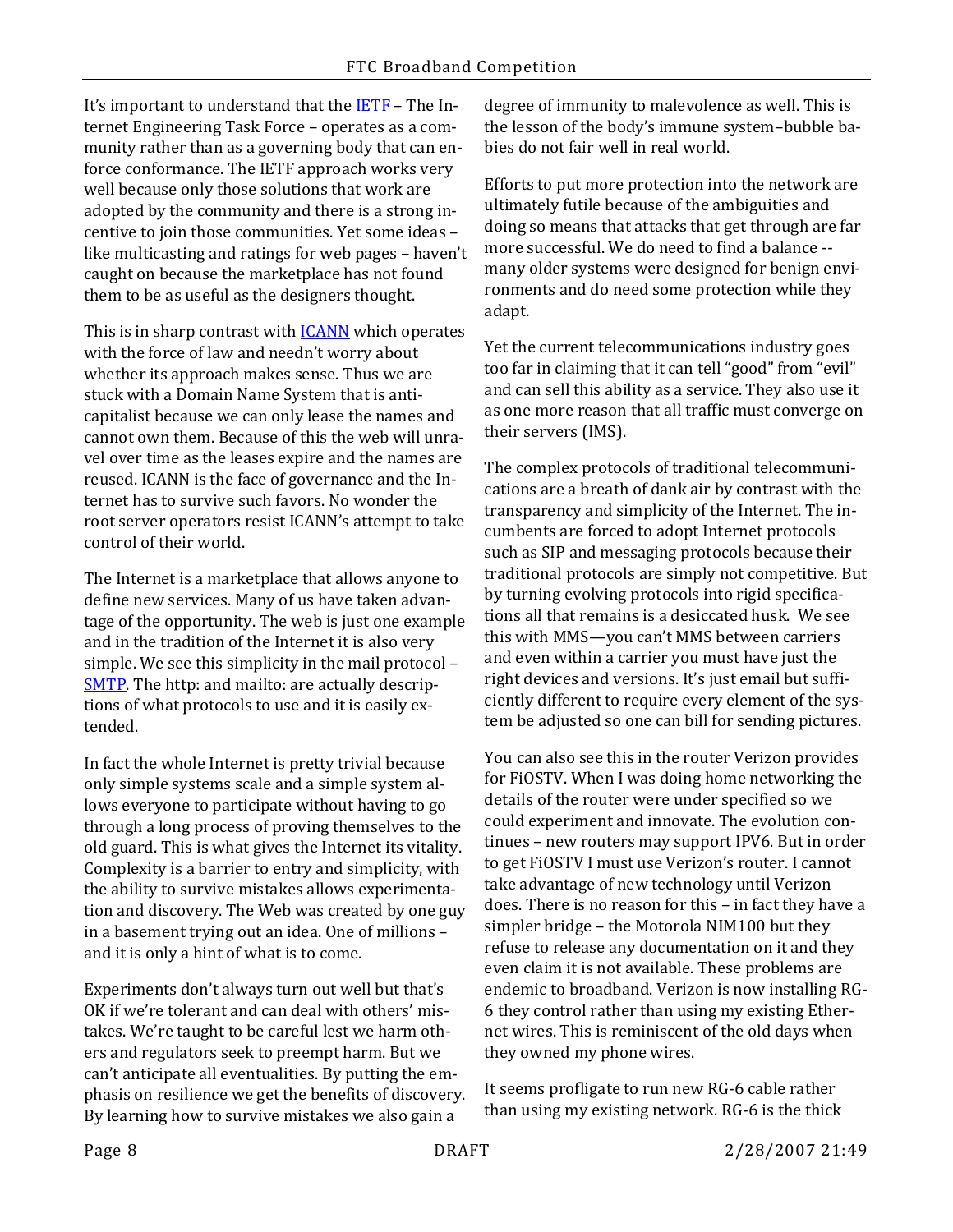cable that is necessary to preserve analog video signals – it is clumsy. For those without networks 802.11 can work fine and requires essentially no installation. In practice VoD stream is only 20mbps per second and the RG-6 is only run at 100mbps – this is well within the capacity of standard networks. Microsoft's Media Center PC adapts to the available capacity – why does Verizon insist on spending large amounts of money to take back control of the wires inside my house and turn back it into a service?

My gigabit home network hits a wall and gets a thousand times slower as it becomes a limited speed billable service upon leaving my home. I've compared broadband with a trolley line to each home. Why can't I take advantage of the gigabits of network capacity available between me and my neighbors just because there may be a constriction at the edge of town? Do we limit the number of cars on local streets based on the capacity of the interstate highways?

It may seem as if we need guarantees in order to make a phone call. It certainly seemed that way in 1980 but because we didn't force the Internet to provide such services we didn't infest it with special knowledge inside the network. This allowed the opportunity dynamic to work and today we have far more capacity and quality over the Internet that a service network can provide because of the very nature of the promises a service provider must make.

Yet we fail to learn from the past and today we are infesting our networks with purpose-built broadband systems that assure we can watch TV and assure that we cannot do low value applications like medical monitoring even though our lives may depend upon it.

One caveat – today's Internet is a prototype and it does have dependencies upon a central backbone provider and allocations of scarce IP addresses and DNS names. This is not intrinsic. Today P2P protocols such as Skype, SIP and many others work around these limitations. The next generation of the Internet is not Internet II – it will be far more distributed without depending on a central provider. It will provide stable relationships without the need

for the DNS and mobility will be fundamental – but that's another topic.

## THE INTERNET AS A MARKETPLACE

The Internet is about marketplaces and responsibility. The essence of the end-to-end argument is that ultimately we have to take responsibility for our own solutions. Even if the traditional telephone companies promise us that they will provide a very high quality phone services we still have to be prepared in case they can't. If you call someone and they don't answer that's still a complete call as far as the phone company is concerned but it does you no good if you can't reach the other person. They can't guarantee that a backhoe won't cut their wires. The cellular companies can't promise that you'll get coverage in your home. These failures may be forgiven in terms of traditional telecommunications policies but they count in the real world and you have to be prepared to deal with it.

If you are forced to take responsibility you become empowered. Buying a service like voice telephony becomes an option and not a requirement. The amazing "discovery" is that you can use the Internet for voice telephony without having to depend on promises (AKA QoS). The results may be surprising but in hindsight it is obvious – it's about very simple statistics. If you have enough capacity relative to your application then the odds of your packet getting through are sufficiently high that you can depend on it. And herein lies a seeming paradox – you can treat the Internet just like the traditional phone network and become dependent upon its ability to carry voice calls.

So what's different – why is it so much less expensive to use the Internet if they both carry voice calls?

At a purely technical level the phone system "knows" you are making a voice call and can charge you for the value of the call whereas the voice bits are no different than any other bits. The call itself doesn't exist as-such on the network. The relationship is only defined by the end points and the fact that it's a phone call is only an interpretation. You are not dependent upon the particular path. In fact you can't take advantage of a "better" path and thus the providers can't charge a premium for quality. We saw this in the failure of Genuity – the only way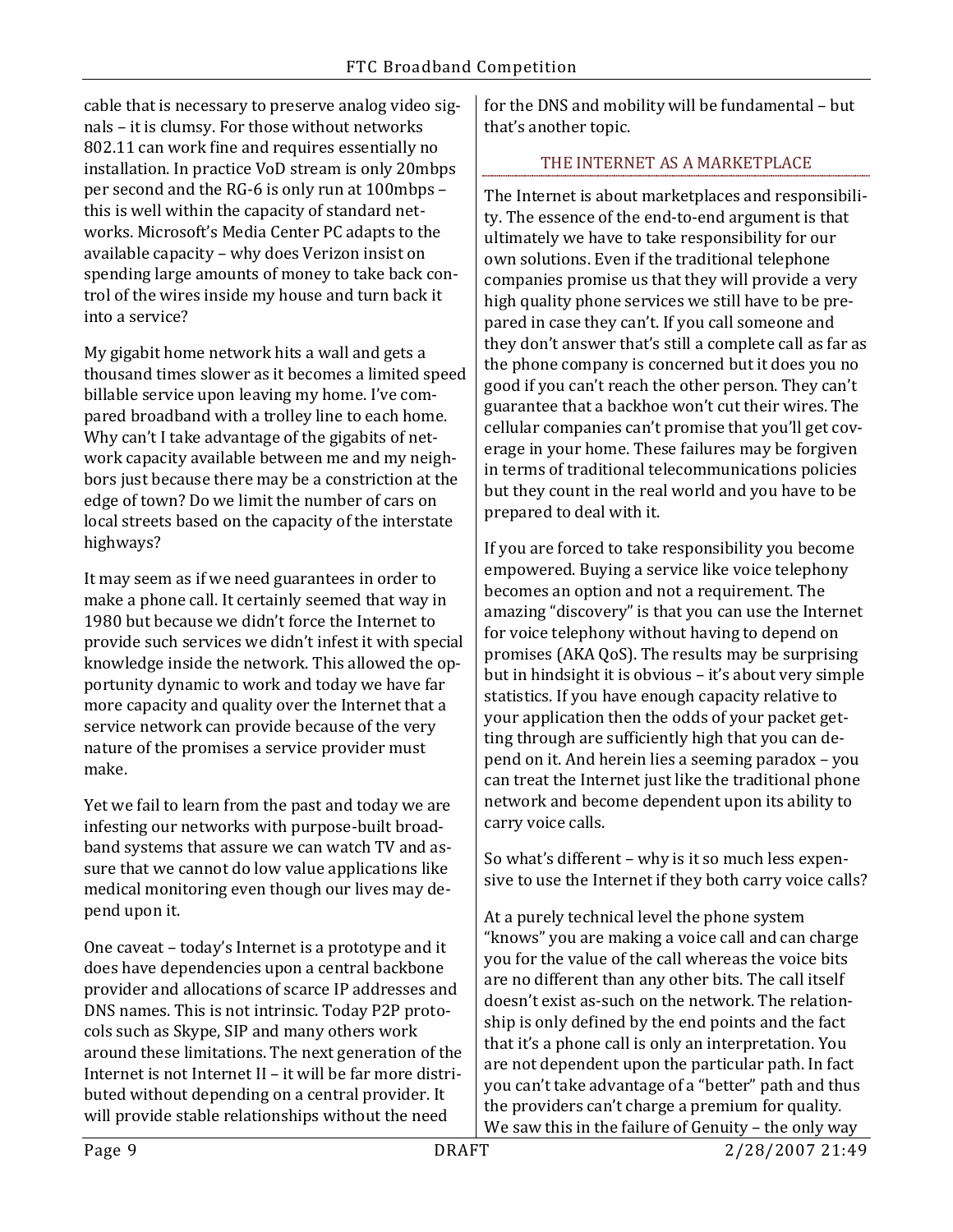to get quality is to provide sufficient capacity. If you charge a premium for quality you can't afford to buy sufficient capacity and the network becomes less valuable!

Yet despite the seeming reliability of today's Internet we must not become too complacent. There can still be constrictions and outages. If you have limited connectivity you may not be able to talk but you can still send messages. This can be life or death in an emergency. With the cellular network you can either talk or not. If you are creating your own solutions and don't have sufficient capacity for voice you can still send text messages or even just a call for help.

If you can't control the path you lose the ability to create billable events – it's akin to placing a toll booth in the middle of open field. If you can't bill by the path and you can't charge according to the value of the services then how will you pay for all the capacity you need.

Yet, as we've seen, the current funding model is dysfunctional because it depends on keeping the price above cost by limiting capacity. The bigger problem is that the funding model depends on the value of services. This made sense when the infrastructure was built as a way to provide services but today this funding stream is threatened by the Internet itself. If we create our own services then the revenues decrease. The more we can do ourselves the less money there is to pay for the capacity.

#### **This is the heart of the problem – the carriers are being asked to and are choosing to pay for the infrastructure by selling services. Yet we are asking them to be neutral and not charge for the bits that are used when we create the services ourselves.**

In reality there is no problem – the problem exists only because we have defined a telecommunications industry in legislation and have protected it from normal market forces. The cellular industry itself [warns](http://www.frankston.com/?name=AssuringScarcity) about the danger of abundance. If they didn't limit our ability to create services they wouldn't be able to compete with their own customers. The actual costs of the infrastructure are so low that we typically deploy extra fiber "just in case" when we

build a highway. But we don't light it up lest we flood the marketplace!

#### FROM SERVICES TO DOING IT OURSELVES

The defining issue is not network neutrality itself – that's just a symptom of a larger problem. And there is no broadband gap to be filled because broadband is the wrong concept.

## As I explain in

<http://www.frankston.com/?name=OurCFR> – the Copper, Fiber and Radios are fixed assets. As I demonstrated with home networking there is no mystery. The same is true about the rest of our infrastructure. We should fund it as a fixed asset and hire companies to operate the network and not tie the costs to the value of the bits.

This will enable us to discover new applications that take advantage of the inherent low cost and availability and abundance.

These are key points – the real cost is low. If we can afford to pay for three broadband infrastructures then sharing one will reduce the cost by 60% or more. If we aren't billing by the path we will quickly assure that all access points have a face that it is opened to the world. We already have essentially 100% coverage in urban areas already and it's very easy to extend the network when we can all contribute. It's more likely that we'll save money rather than have a cost.

But we need to get over the naïve notion that the money we pay for phone calls and for carrying video content is anything more than an artifact of a regulatory regimen. If we pool our funding to support local CFR locally and regional CFR regionally we may see no additional expense though there may be a start up cost. It will certainly be far less than we are paying for the services now.

The fear of change is partially due to the false idea that we would bring back the old natural monopoly and fund it via taxes. Just the opposite – these are local common efforts. And paying for shared infrastructure is a cost savings even if we may use the T word to describe some of the funding. In reality it's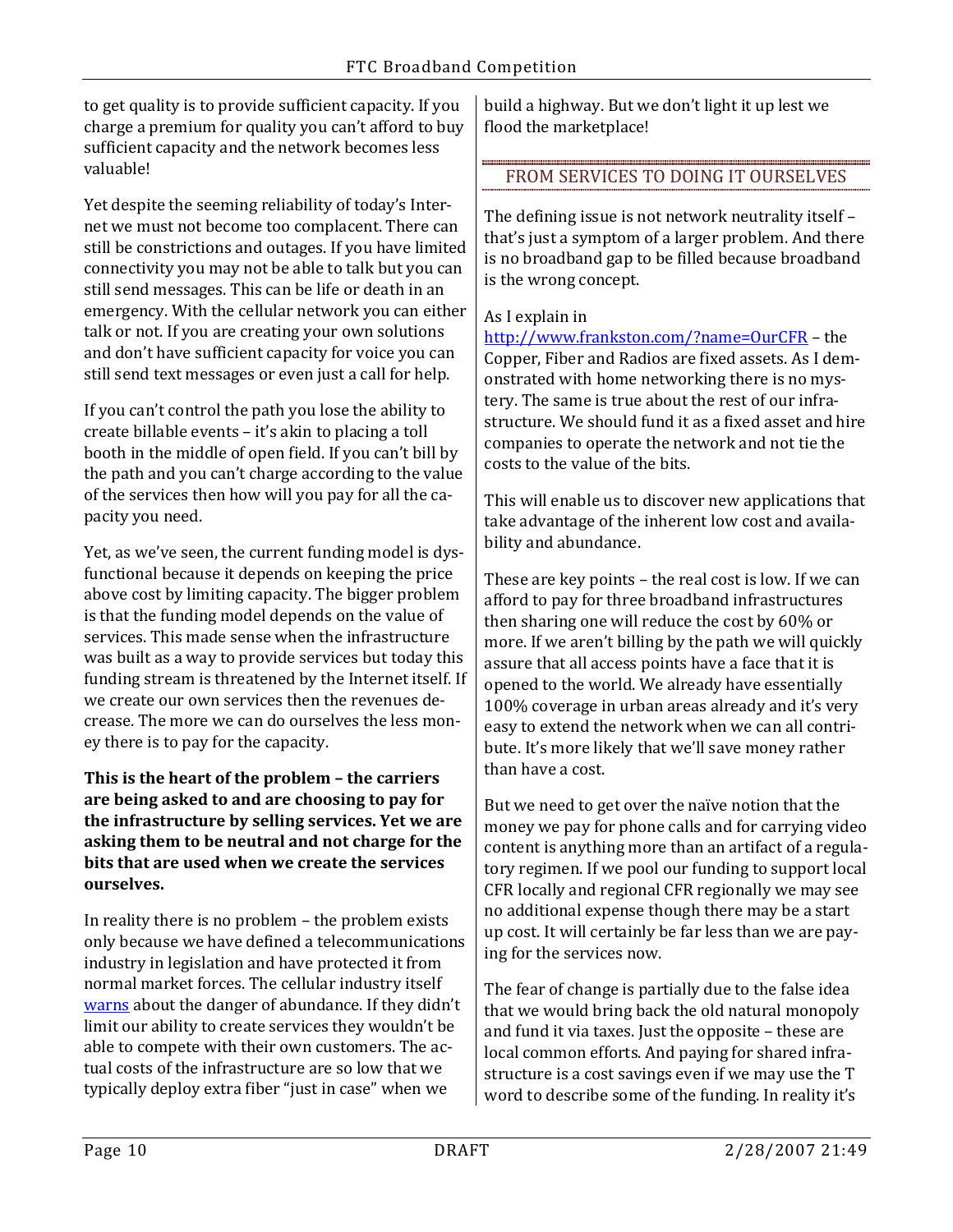more likely that we'd reduce our taxes thanks to a more efficient infrastructure.

We'd also get far better safety services than today's E911. E911 is a very antiquated system that is dependent upon a brittle infrastructure and manually operated communications that aren't very useful in real emergencies. Using what we've learned from the Internet we can do better. Again, not theory, experience. On 9/11 and during Katrina the Internet kept working and was easier to repair than the traditional networks.

In fact, the lessons are very clear and unambiguous. We are prisoners are of our ignorance. We presume there is something magical about phone calls and television that require companies that specialize in transporting those special bits. These service providers continue to claim that they need their own private transport even though we now expect to be able to use the Internet for video as well as voice.

"Broadband" implementations build the services into the transport. By positioning "Internet" as just one service they are able to preempt the neutrality issues by insisting their service bits don't count. Broadband is extremely non-neutral with perhaps 99% of the capacity held off for the providers own services! Ignoring this makes the whole debate over neutrality seem pointless.

We are continuing to improve our ability to fashion our own solutions despite the carriers and service providers that don't own the facilities are finding ways to bypass the need to pay a special fee just to get their bits transported. Hollywood is "downloading" which means sending the bits through the Internet pipe. By sending the data to PCs they don't rely on a high performance connection. I give many examples but it's pretty obvious that the carriers can't maintain their control

The idea of neutrality is useful as a concept – it is properly associated with fairness. But we can't superimpose neutrality on a funding model that is inherently non-neutral.

# **WHAT TO DO**

#### A SIMPLE FIRST STEP

A simple change in policy would set the stage for further action. We must finally acknowledge the services are fundamental – bits and connectivity allow anyone to create services.

Bits are inherently neutral. We can then work out the implications of acknowledging this simple reality.

## FACING REALITY

As we've seen the Internet is really about a marketplace dynamic that empowers us to create and share our own solution. We do the networking ourselves using the basic raw materials – copper, fiber and radios. These are fixed assets so there is no ongoing cost to using them.

Because there is no conflict with service revenues there are no reasons to limit the capacity. By decoupling the particulars of the transport and the route we enable Moore's law hyper-growth. This is why a gigabit router is far less expensive than a 300 bit per second modem was a few decades ago. I have to write out "bit per second" because today we simply assume at least kilobits.

The service model of today's telecommunications represents an inherent and unnecessary conflict of interest. It forces us into a non-neutral funding model and assures scarcity.

The solution is **"Don't Do That"**. But we've already done that – we've created the FCC to protect this chimera from the marketplace.

The solution is to just stop doing that – stop doing harm by hobbling the economy and denying us our unalienable right to communicate and to create our own solutions.

While we can invoke antitrust principles the situation is far more extreme. As we've seen, the telecommunications industry knows that without special privileges it is not viable.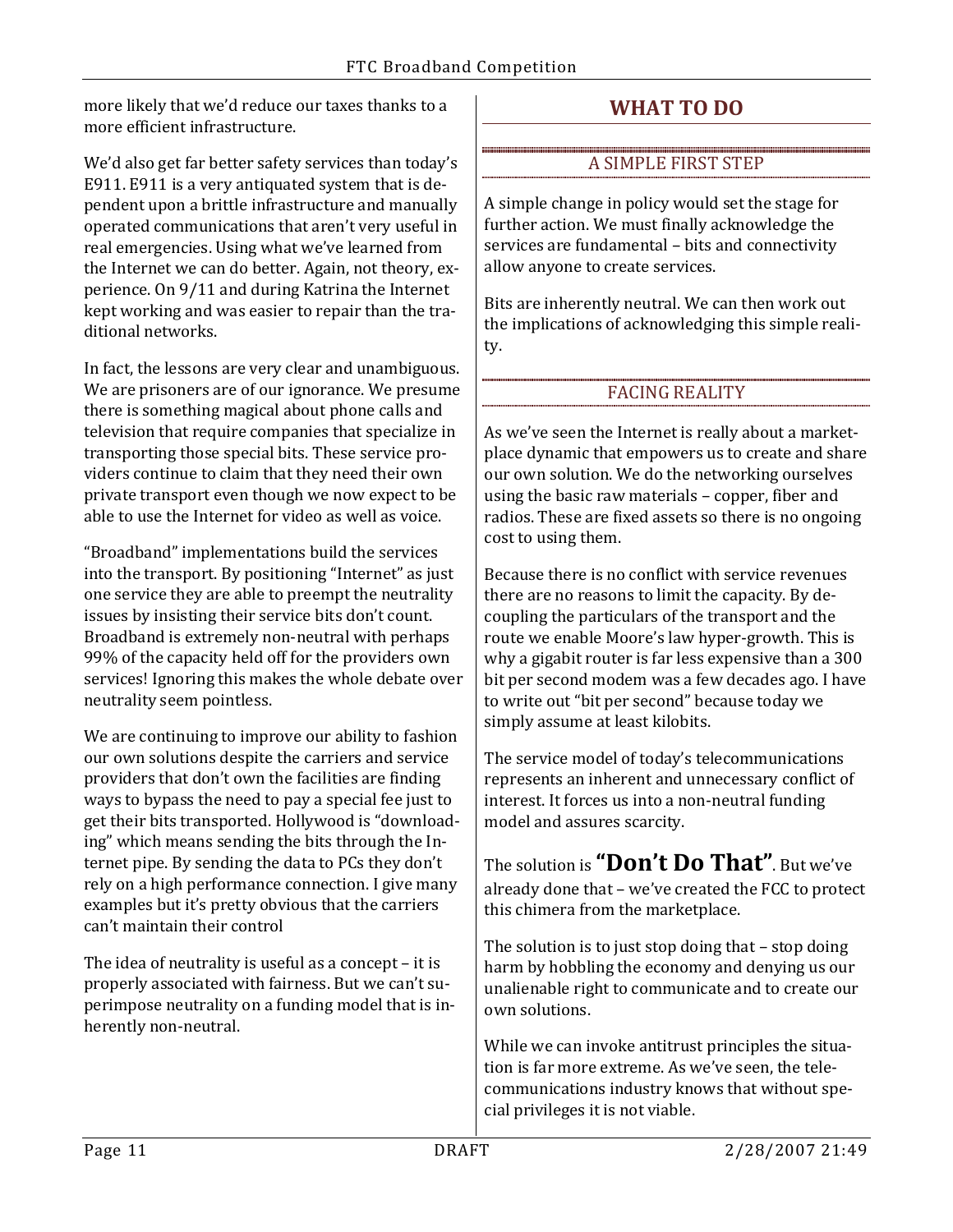| <b>TRANSITION</b>                                                                                                                                                                                                                                                                                                                               | THE EVOLUTION OF THE INTERNET                                                                                                                                                                                                                                                                                                                                                                               |
|-------------------------------------------------------------------------------------------------------------------------------------------------------------------------------------------------------------------------------------------------------------------------------------------------------------------------------------------------|-------------------------------------------------------------------------------------------------------------------------------------------------------------------------------------------------------------------------------------------------------------------------------------------------------------------------------------------------------------------------------------------------------------|
| The transition must be done in the spirit of the In-<br>ternet itself by providing opportunity rather than<br>guarantees. With a hundred thousand communities<br>some will get it right and others won't but they can<br>all learn from each other. If we try to assure that<br>there is no failure then they will all be equally li-<br>mited. | Today's Internet is a prototype built using 1970's<br>technology and it has done amazingly well consider-<br>ing some of the fundamental design problems. The<br>IP address is not a stable identifier so we need the<br>DNS but then thanks to governance we're invested<br>in a DNS which is even less stable - we don't have<br>ownership of the identifiers. Thus we don't have<br>long term stability. |
| Our model is less antitrust than a recovery program.                                                                                                                                                                                                                                                                                            | The basic design has a transport layer which is the                                                                                                                                                                                                                                                                                                                                                         |
| In practice the first step should be a better under-                                                                                                                                                                                                                                                                                            | kind of dependency that compromises end-to-end.                                                                                                                                                                                                                                                                                                                                                             |
| standing of the Internet but that may be asking too                                                                                                                                                                                                                                                                                             | You have to request an IP address. This means you                                                                                                                                                                                                                                                                                                                                                           |
| much. Understanding is more likely to come from                                                                                                                                                                                                                                                                                                 | can't use the current protocols inside your house                                                                                                                                                                                                                                                                                                                                                           |
| experience so we need a path that enables us to dis-                                                                                                                                                                                                                                                                                            | without depending upon some remote authority.                                                                                                                                                                                                                                                                                                                                                               |
| cover what is possible.                                                                                                                                                                                                                                                                                                                         | The V4 address itself is also too limited to be used                                                                                                                                                                                                                                                                                                                                                        |
| We can start with a very simple physical model. I                                                                                                                                                                                                                                                                                               | freely.                                                                                                                                                                                                                                                                                                                                                                                                     |
| call it the CFR (Copper, Fiber, and Radio) model. Un-                                                                                                                                                                                                                                                                                           | Reinventing the Internet from the edge will require                                                                                                                                                                                                                                                                                                                                                         |
| like structural separation, layers and other complex                                                                                                                                                                                                                                                                                            | revisiting these assumptions. The good news is that                                                                                                                                                                                                                                                                                                                                                         |
| rules this is very simple. We own those transports                                                                                                                                                                                                                                                                                              | this process has been going on for many years in the                                                                                                                                                                                                                                                                                                                                                        |
| collectively just like we own our roads and drive-                                                                                                                                                                                                                                                                                              | P2P community. Applications like Skype have mi-                                                                                                                                                                                                                                                                                                                                                             |
| ways and highways.                                                                                                                                                                                                                                                                                                                              | nimal reliance on the IP address and the DNS.                                                                                                                                                                                                                                                                                                                                                               |
| We can then realign the assets - both the physical                                                                                                                                                                                                                                                                                              | One of the major benefits of the end-to-end prin-                                                                                                                                                                                                                                                                                                                                                           |
| infrastructure and corporate - using this model. The                                                                                                                                                                                                                                                                                            | ciples is that the current Internet and new ap-                                                                                                                                                                                                                                                                                                                                                             |
| model itself represents a viable and stable market of                                                                                                                                                                                                                                                                                           | proaches can coexist - there is no need for a formal                                                                                                                                                                                                                                                                                                                                                        |
| the kind that would have happened on its own if we                                                                                                                                                                                                                                                                                              | transition. New applications can take advantage of                                                                                                                                                                                                                                                                                                                                                          |
| hadn't worked so hard to prevent it.                                                                                                                                                                                                                                                                                                            | the new protocols while existing applications will                                                                                                                                                                                                                                                                                                                                                          |
| This kind of transition is not at all unprecedented.                                                                                                                                                                                                                                                                                            | continue to work.                                                                                                                                                                                                                                                                                                                                                                                           |
| The ATT divesture happened because ATT itself                                                                                                                                                                                                                                                                                                   | On day one of a transition everything will continue                                                                                                                                                                                                                                                                                                                                                         |
| recognized the need for realignment. In retrospect                                                                                                                                                                                                                                                                                              | as it does now. The key is that it's not just CFR but                                                                                                                                                                                                                                                                                                                                                       |
| the idea of baby bells wasn't viable but what is im-                                                                                                                                                                                                                                                                                            | CFRI - Copper, Fiber, Radio and Internet. We can                                                                                                                                                                                                                                                                                                                                                            |
| portant was that ATT bought into the process.                                                                                                                                                                                                                                                                                                   | emulate existing transports even if we change the                                                                                                                                                                                                                                                                                                                                                           |
| Today the carriers understand the problems they                                                                                                                                                                                                                                                                                                 | technologies underneath.                                                                                                                                                                                                                                                                                                                                                                                    |
| face but they were taught in business school to try                                                                                                                                                                                                                                                                                             | Broadband implementations are just the opposite                                                                                                                                                                                                                                                                                                                                                             |
| to keep their business alive no matter what - you                                                                                                                                                                                                                                                                                               | and each service is tied directly to the physical cha-                                                                                                                                                                                                                                                                                                                                                      |
| don't admit defeat. This is a risky strategy and one                                                                                                                                                                                                                                                                                            | racteristics as if we had learned nothing from the                                                                                                                                                                                                                                                                                                                                                          |
| that invites scrutiny by the SEC as well as the FTC.                                                                                                                                                                                                                                                                                            | Internet!                                                                                                                                                                                                                                                                                                                                                                                                   |
| The other precedent is the S&L crises where we pa-<br>pered over a trillion dollar hole. Fortunately the<br>cost/benefit is such that we would actually reduce<br>the costs and create value (including new tax reve-<br>nues). But we may need to paper over the transition<br>with bridge money on the order of billions of dol-<br>lars.     | Thanks to end-to-end we are not dependent upon<br>the accidental properties of each transport. Thanks<br>to statistics abundant capacity even demanding ap-<br>plications can get the benefits of the Internet with-<br>out having to build their own transport.                                                                                                                                            |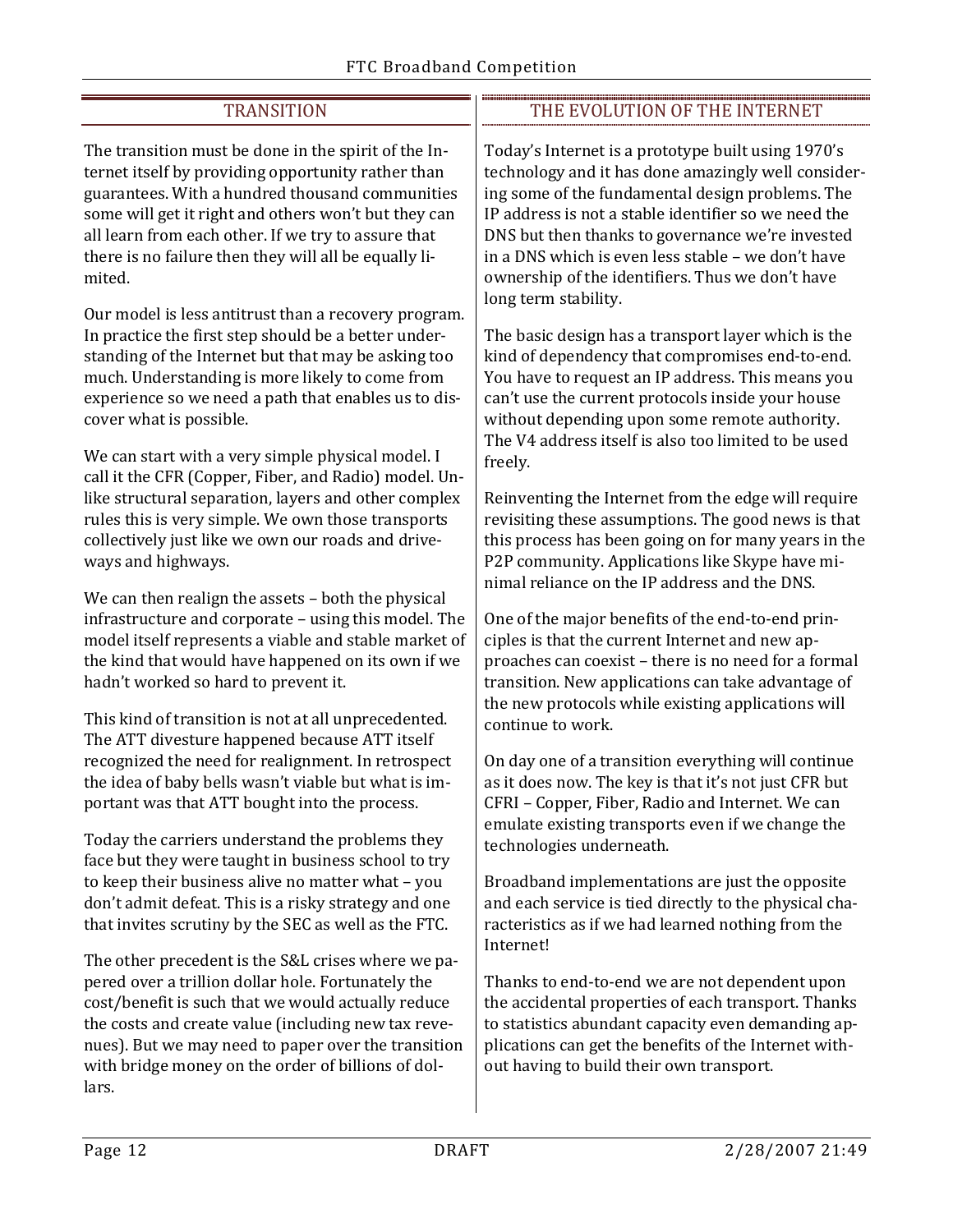| <b>INFRASTRUCTURE</b>                                                                                                                                                                                                                                                                                                                                                                                                                                                                     | But if we take a worm's eye view of any transition<br>and focus on a single path then any obstacle is an<br>impediment and it is truly impossible.                                                                                                                                                                                                                                                                                |
|-------------------------------------------------------------------------------------------------------------------------------------------------------------------------------------------------------------------------------------------------------------------------------------------------------------------------------------------------------------------------------------------------------------------------------------------------------------------------------------------|-----------------------------------------------------------------------------------------------------------------------------------------------------------------------------------------------------------------------------------------------------------------------------------------------------------------------------------------------------------------------------------------------------------------------------------|
| The biggest benefit of this new model will be our                                                                                                                                                                                                                                                                                                                                                                                                                                         |                                                                                                                                                                                                                                                                                                                                                                                                                                   |
| ability to take advantage of the Internet as basic in-<br>frastructure. Thanks to abundant capacity and the<br>ease of extending the transport it will become very<br>obvious that you connect elements using the Inter-<br>net.                                                                                                                                                                                                                                                          | Yet if we look at the situation in terms of constraints<br>- we have the current telecommunications industry<br>which is not viable and we have a connectivity mod-<br>el that is then any path to get from one to another<br>will work and the change must happen.                                                                                                                                                               |
| "Using the Internet" really means defining relation-<br>ships and, independently, assuring there is trans-<br>port. If you want to control a traffic light you just<br>setup the relationships and you're done with it.                                                                                                                                                                                                                                                                   | The question is not whether but what we can do to<br>facilitate the transition. The alternative is wait, as<br>we did with the savings and loans until we can no<br>longer avoid a very disruptive change. The only<br>question is how disruptive the transition will be and<br>how long we will be denied the benefit of pervasive<br>connectivity                                                                               |
| This is even more important for emergency services<br>- E911 will seem painfully primitive when we can<br>elect the kinds of rich monitoring we want and<br>choose who we want to monitor.                                                                                                                                                                                                                                                                                                |                                                                                                                                                                                                                                                                                                                                                                                                                                   |
|                                                                                                                                                                                                                                                                                                                                                                                                                                                                                           | <b>BUSINESS ISSUES</b>                                                                                                                                                                                                                                                                                                                                                                                                            |
| The biggest change will come because once we have<br>ownership we will immediately have 100% wireless<br>coverage because there will be no reason not to and<br>we already have coverage from access points. What<br>is missing is a simple software change that would<br>provide a public face for each wireless access point<br>while protecting legacy local systems within a pro-<br>tective bubble.                                                                                  | It's important to recognize that we are not meddling<br>in the marketplace - just the opposite - we are ac-<br>tually returning control to the marketplace. It is<br>very important to avoid confusing this with "deregu-<br>lation" which removes the controls while leaving the<br>basic dysfunctions intact and, in reality maintaining<br>the regulations that shield the industry from both<br>the marketplace and scrutiny. |
| That is 100% coverage with no additional invest-<br>ment. And that's more the rule than the exception. If<br>we have three broadband systems then melding<br>them into one would produce large benefits. After<br>all, we have a single electric distribution system be-<br>cause having two would make no sense. For connec-<br>tivity it makes even less sense since it is more like<br>the roads as a system we use to communicate<br>among each other than to get others' programming | There is no need to "take" - we are rearranging as-<br>sets. We can be strict and argue that if the industry<br>is not viable then we needn't provide any compensa-<br>tion. I am also sympathetic to the argument that the<br>industry exists only because the government has<br>promised to assure its viability - no matter how fu-<br>tile it is.<br>I've called this the "stole it fair and square" defense.                 |
| as we do now.                                                                                                                                                                                                                                                                                                                                                                                                                                                                             | But it is far more important to get the benefits of a<br>change than to punish unwise investments. We can                                                                                                                                                                                                                                                                                                                         |
| <b>ALL THOSE DETAILS</b>                                                                                                                                                                                                                                                                                                                                                                                                                                                                  | elicit the industry's support by treating this as a rea-<br>lignment with money used as a bridge and to com-<br>pensate those who bet on regulations against the<br>marketplace.                                                                                                                                                                                                                                                  |
| One of the big lessons of Moore's law is that every-<br>thing is impossible until you do it. The secret is that                                                                                                                                                                                                                                                                                                                                                                           |                                                                                                                                                                                                                                                                                                                                                                                                                                   |
| we don't solve hard problems we take advantage of<br>opportunities. To put it another way, we don't do<br>the impossible but there are so many possibilities                                                                                                                                                                                                                                                                                                                              | It is a little more difficult to compensate industries<br>that are secondary players. Radio networks have                                                                                                                                                                                                                                                                                                                         |

that are secondary players. Radio networks have assumed that spectrum allocation gave them privileged access to the marketplace. If we have pervasive connectivity they are no longer special.

pected.

that we find more opportunity than we could've ex-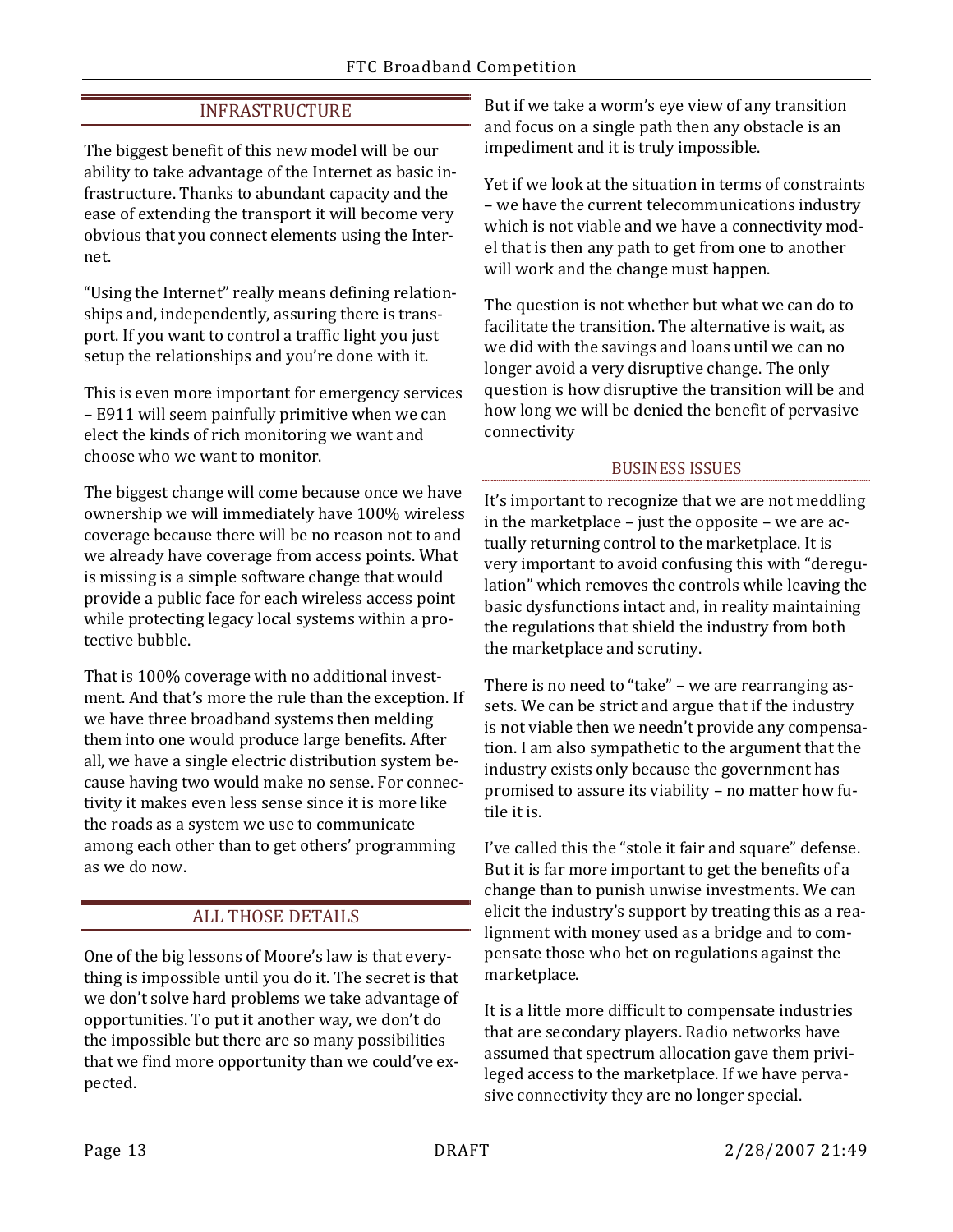These problems can be solved with money and thus they cannot and must not be used to prevent transition.

Some of the issues are less obvious – the US Congress seems determined to impose "digital television" on us along with its stepchild HDTV. The D in DTV means digital but the HD in HDTV means highdefinition. There is no relationship between the two. The entire policy has played out over years and is based on the presumption that spectrum allocation is vital and that over the air broadcasting matters.

Once we have wireless cover there is essentially no value in having a high powered radio that can reach great distances in a single hop when everyone can reach the entire world via the Internet. Yet, as with broadband, the entire approach embeds architectural assumptions that assure that we will not do any better than 1995. HDTV is 1920x1080 –only a portion of my 2500x1600 computer screen. But the womb-to-tomb distribution model requires a new industry for each new resolution. With End-to-End HDTV is just one more low resolution format.

Is Congress capable of saying "never mind"?

# TECHNICAL CONCERNS

Even those technologists who think of themselves as network-centric are often vested in the status quo and accept its premises. They attempt to "fix" the problems they blame on end-to-end by building more knowledge into the network. This is why I refer to end-to-end as a discipline. If you have too much control it's too easy to fix problems without realizing that such fixes preclude other options and thus reduce the opportunity for users to find new solutions.

But we are going to see a far more distributed Internet without a central authority. We know this can work because the Internet is really a patchwork of individual efforts.

We must understand statistics and what happens when we go from few to many. I compare it with the difference between the behavior of individual particles and the behavior of waves. Voice over IP "just works" when we have enough capacity. If VoIP re-

quires only a small portion of the available capacity then statistics will assure enough packets will get through to make it work well.

Yet we mustn't forget that we are talking about opportunity. We are not guaranteeing that voice or video will work. The paradox is that if we try to assure they will work we will ultimately limit the capabilities of the network whereas if we don't, as we've seen, we will have abundant capacity.

We see this in broadband – if we deploy a single fiber we can deploy a bundle with little additional cost. We get gigabits for the cost of megabits. There is a cost to operate or "light up" the fiber but the costs will come down rapidly once we have a large marketplace. Our willingness to pay will go up as we begin to understand the benefits.

# THE QOS FALLACY!

The big bugaboo is "QoS" or "Quality of Service". The term "Quality" is misleading since the concerns stem from the presumption of scarcity – the defining assumption of traditional telecommunications. If you have to be very careful about doling out resources then you need to find the minimum resource allocation necessary for satisfactory service. Thus the phone network in the US allocates 56Kbps for each phone call (64Kbps in Europe). This is considered enough – that doesn't mean it is high quality. Skype can do far better because it has no upper bound.

Yet, in practice, you can't make such promises. First the QoS guarantee is conditional – if you can't get your allocation then you can't make any call at all. Secondly on many links such as those across the oceans and for cellular systems the carriers rely upon statistics and can't enforce the promises. We saw this dramatically in the days of analog cell phones -- quality was the ability to make any call even if it sounded bad.

Most important is that you can't guarantee quality unless you control the entire network and have a simple set of priorities. We confuse the ability to reserve capacity for a phone call in a phone network with the ability to decide what messages are most important. Is my EEG less important than a given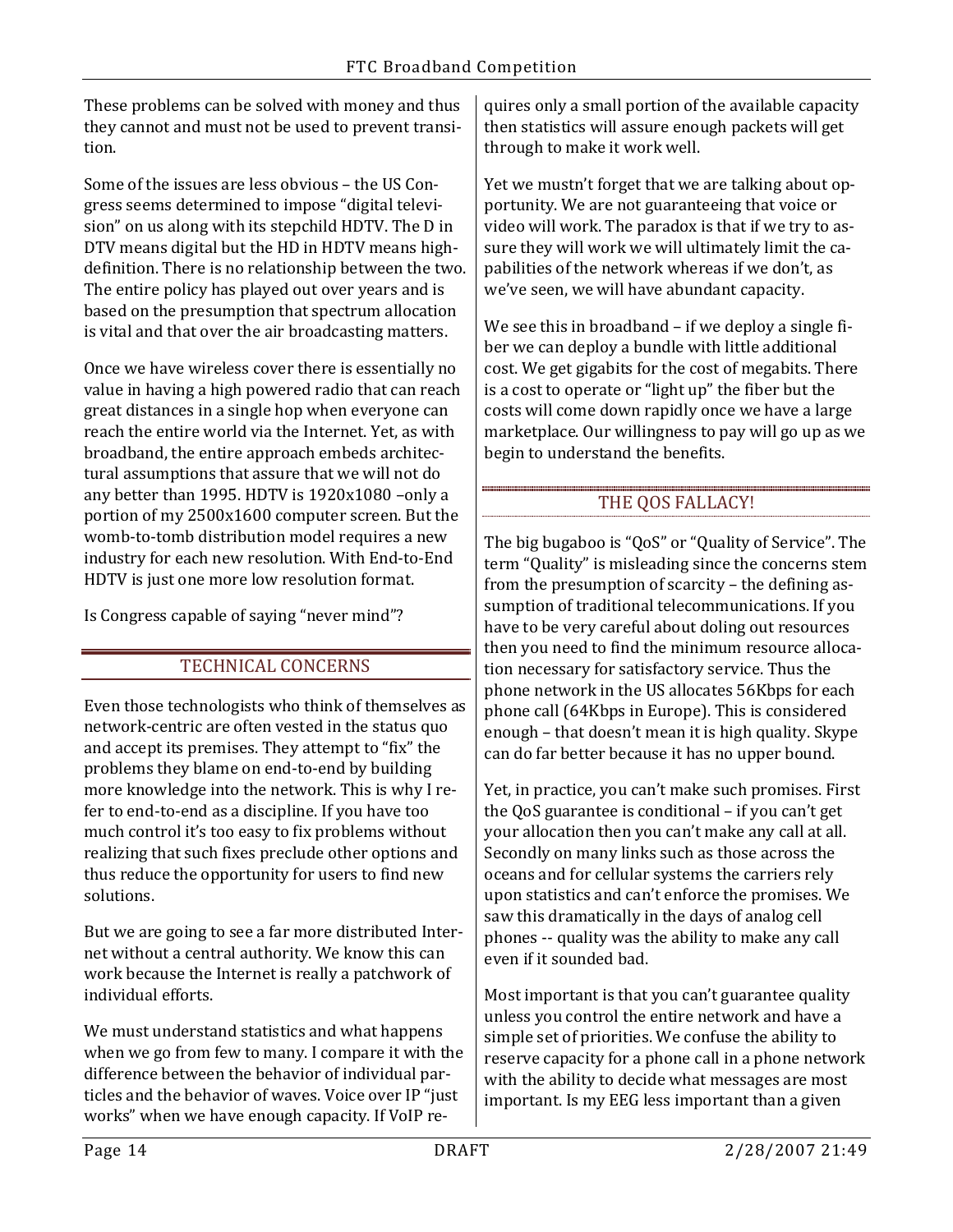phone call? If the traffic is encrypted you don't even know what the bits mean anyway.

Unlike the phone network the packets aren't marked with a billing relationship so a router inside the network can't even know which bits are most important.

In fact, if they did need to play favorites then there isn't enough capacity and the queues will quickly fill up and the network would be in failure mode anyway.

Fortunately we don't have to rely on QoS – VoIP must work without it because you can't have a business that depends on third parties – often competitors – doing just the right thing. In practice the only viable solution is to add capacity.

Those who've tried to implement QoS for the Internet, as in the Internet2 project, have discovered it doesn't even work.

Yet the broadband providers have built QoS limitations into their basic architectures and have argued that the Internet was built for data not video bits (see [http://www.mocalliance.com\)](http://www.mocalliance.com/) even as the carriers themselves are migrating to IP. This [paper](http://networks.cs.ucdavis.edu/publications/2005_amitabha_2005-11-19_05_24_32.pdf) from UC Davis explains how broadband increases the service revenues for the incumbent providers.

QoS is very attractive because if it is necessary you need carriers and you can charge a premium. This can't work if path doesn't matter.

QoS is the face of network neutrality – it may seem like a vital issue but ultimately it's nothing more than a fantasy. To the extent the carriers believe they will find refuge in non-neutrality they are fooling themselves. But they should know it can't work so ultimately they are fooling their investors.

**I can go on but no matter how you look at it QoS is an assumption which justifies and even requires non-neutrality.** The argument is really about whether we need to continue the policy set forth in the 1927 Supreme Court decision that endorsed the Federal Radio Commission's right to override first amendment rights and pick winners and losers.

We no longer have the scarcity that justified compromising the First Amendment. So why are we treating the US Constitution with such contempt by granting third parties the ability to limit our ability to communicate.

## UNDERSTANDING THE INTERNET

As we gain experience and begin to understand the Internet we will gain more than we can imagine now. We couldn't imagine the Web before it happened and it's only a hint of what is possible.

The Internet is about much more than the Web and social interactions. It's basic infrastructure. We have yet to fully understand how to design systems once we need only define the relationship and not worry about the wires between.

When I see the FCC attempting to build a new special network for emergencies I can only look on in sadness because it shows a total inability to understand the concept of the Internet. By building a special network for that purpose we will find ourselves helpless in an emergency because the system depends on its specialness and thus others can't contribute. The workers themselves will be unable to buy gear they need because the prices will be too high and the choices will be too limited. And worse, we'll have another transport that must be funded by charging for transport. And, as we know, that's not really a viable business.

It's another face of QoS – by assuming scarcity we have to build a special network for this purpose because we assume that's the only way to assure availability. In practice it does just the opposite by isolating the workers leaving them unable to communicate. Even to the extent it worked it creates the very isolation that cost so many lives on 9/11.

There is a cruel irony here – we fear decentralized organizations as the enemy yet we seem intent on creating new brittle organizations even though we know how to create distributed solutions that allow everyone to contribute.

Today the Internet seems vast yet it's still using only a small portion of the capacity available. Once we are no longer carving out special capacity for traditional telecom and stop segregating wired from